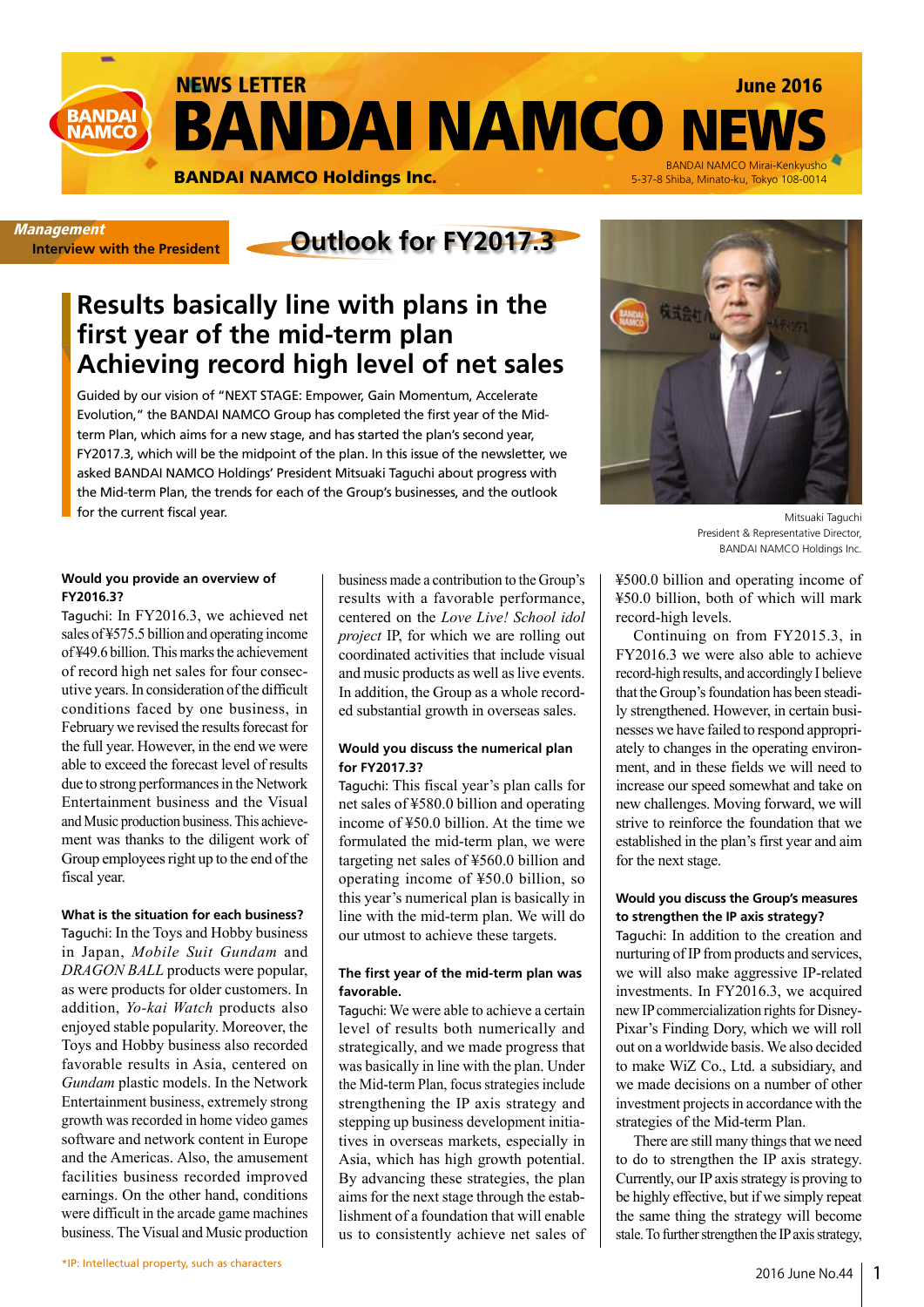we must implement initiatives from the viewpoint that is optimal for the Group as a whole.

In regard to the established IP that has

supported our businesses, such as *Gundam*, we will consider the ripple effects that reach throughout the Group and, as needed, take on the challenge of new business development

## **Implementing a range of initiatives, including investment to strengthen the IP Axis Strategy**

We established the IP Strategy Division within BANDAI NAMCO Holdings as the organizational unit that will oversee these strategies and investment policies. Moving forward, we will work to track the needs of each business and region, and we will implement selection and concentration. At the same time, we will implement investment when necessary and take steps to strengthen the IP axis strategy from a long-term viewpoint.

#### **What is the current situation in the Toys and Hobby business?**

Taguchi: In Japan and the rest of Asia, *Gundam* plastic models are doing exceptionally well. In the future, we will implement a range of initiatives at the same time in Japan and the rest of Asia, such as product roll outs, online video distribution, and events. We will step up our efforts in these areas. In established IP, *KAMEN RIDER Ghost* and *Doubutsu Sentai Zyuohger* are showing stable popularity among boys. In the *Ultraman* series, which this year will reach the 50th anniversary of its first broadcast, a new program — *Ultraman Orb* — will begin in July. I would like to increase our share with these three IP for boys. For girls, we have strengthened our IP lineup with the addition of *Kamisama Minarai: Himitsu no Cocotama* to the existing *PRETTY CURE!* and *Aikatsu!*. We also plan to launch new products in the *Tamagotchi* series, which marks its 20th anniversary this year. In addition, we will introduce strategic prod-

ucts in the *Yo-kai Watch* line, which is one of our focus IP.

**What is the status of overseas business?**  Taguchi: In Asia, we will work to expand the success of *Gundam* plastic models to a wider area. We will also step up initiatives involving products and services for older customers, including events. Moving forward, we will continue working aggressively to expand Asian markets by being

the first to identify needs in Asian markets

and launching innovative new products. In North America, the new *Power Rangers* series, which is currently being broadcast, is recording favorable results, and there will be a film version in March 2017. In addition, this year *Finding Dory* will be rolled out on a worldwide basis, and accordingly we expect to see gains in BANDAI NAMCO's market presence. Furthermore, we will work to create merchandise based on *Miraculous*, an IP for girls that is popular in TV broadcasts in North America. In these ways, we will take steps to strengthen our IP lineup.

#### **What was the objective of making WiZ a subsidiary?**

Taguchi: WiZ, a company that plans and develops toys, has worked on such products as *Tamagotchi* and *Digimon*, and the BANDAI NAMCO Group and WiZ have previously worked together as partners. In that sense, we know each other well. With WiZ joining the BANDAI NAMCO Group, we will be able to understand each

initiatives, including investment.

other more quickly. I also think that we will be able to implement new initiatives more rapidly.

#### **What is the situation in Network Entertainment?**

Taguchi: In home video game software, we are recording extremely favorable results in Europe and the Americas. Cumulative shipments of *DRAGONBALL XENOVERSE*, which was launched last year, have surpassed 3.8 million units worldwide. *Naruto Shippuden: Ultimate Ninja Storm 4*, which was launched in February 2016, has gotten off to a good start, and *DARK SOULS III*, which was launched in April, has taken off like a rocket, with shipments exceeding 3 million units in just one month. In addition, leveraging our overseas sales network, we continue to strengthen our sales of other-company titles, centered on Europe. In the domestic market for home video game software, we will launch *Tales of Berseria* and other titles that can be expected to record stable popularity.

In network content, which contributed to our results in FY2016.3, our lineup remains popular in Japan and overseas, centered on such core game applications as *IDOLM@STER*, *DRAGON BALL*, and *ONE PIECE*. In the future, we will continue to introduce new titles while working to maintain the popularity of mainstay titles. In addition, it has been about one year since we commenced full-scale business development initiatives overseas, and we are steadily accumulating knowledge regarding such factors as the consumer preferences and market characteristics in each region. In the world of networks, there are no



*Naruto Shippuden: Ultimate Ninja Storm 4*, got off to a good start, centered on Europe and the Americas. *Mobile Suit Gundam* plastic models have been popular in simultaneous Japan-Asia initiatives.



©岸本斉史 スコット/集英社・テレビ東京・ぴえろ ©劇場版NARUTO製作委員会 2014 ©BANDAI NAMCO Entertainment Inc.



*Love Live! School idol project* was a major topic of conversation throughout the year. ©創通・サンライズ・MBS <sup>©BANDAI NAMCO Entertainment Inc. しかしていることにはないから、このコンティブリュービーではないから、このコンテクトラブライブ!ムービー</sup>